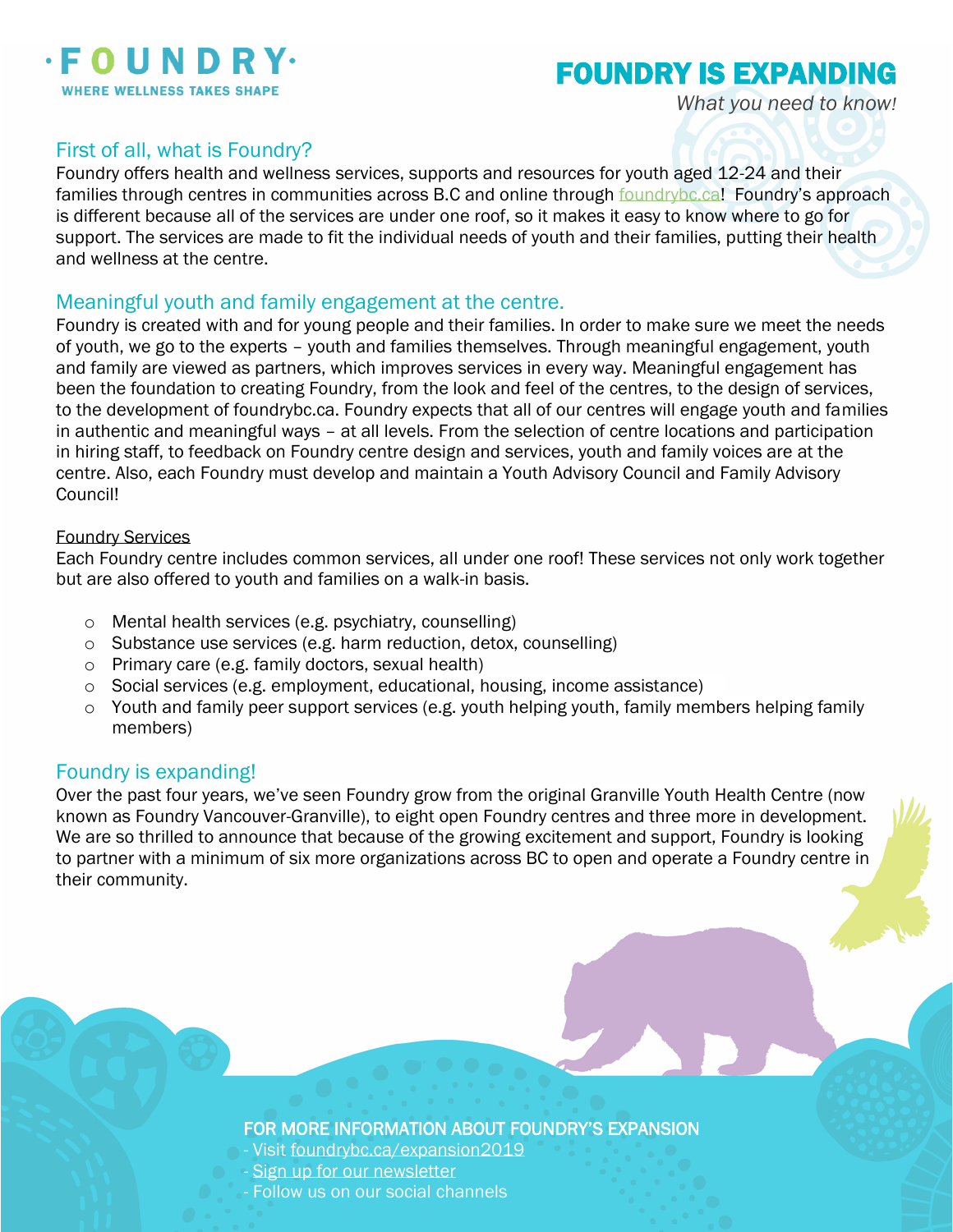

# FOUNDRY IS EXPANDING

*What you need to know!*

# The expansion process is going to look like this:

#### Step<sub>1</sub>

- Communities across the province are going to be able to access the application for becoming a Foundry centre on the Foundry website, starting on October 21st. Either one leading organization or a few organizations applying together can apply on behalf of their community.
- This application is called an Expression of Interest or EOI. The EOI asks organizations questions about their experience related to a few main topics and themes:
	- o Meaningful youth and family engagement
	- o Providing services to youth and families
	- o Managing large projects (because Foundry is one!)
	- o Experience supporting the diverse needs of the community
	- o Delivering inclusive services and promoting inclusivity
	- o Providing services that are committed to cultural safety and humility
	- $\circ$  Organizations they already work with and want to work with in the future
- We also want to hear what a Foundry centre would mean to their community and how their vision for youth well-being is the same as Foundry's vision
- The EOI application is due November 26th
- Applications will be reviewed by a panel made up of youth, families, people involved with Foundry centres, and partners in government and the community.
- Communities will hear the final decision of who moves forward to Step 2 in the middle of December.

#### Step<sub>2</sub>

- Communities who have been invited to move forward into Step 2 will be a part of a Convening phase with Foundry. Convening means people coming together from different experiences, in order to work together. The Convening phase will include youth and families, organizations applying and Foundry staff.
- This process will take part from January 6th to late February 2020.
- Details for this convening phase are still to come.

#### Step 3

• By March 2020, final decisions will be made and communities will be contacted!

## FOR MORE INFORMATION ABOUT FOUNDRY'S EXPANSION

- Visit<foundrybc.ca/expansion2019>
- [Sign up for our newsletter](https://foundrybc.ca/newsletter-signup/)
- Follow us on our social channels